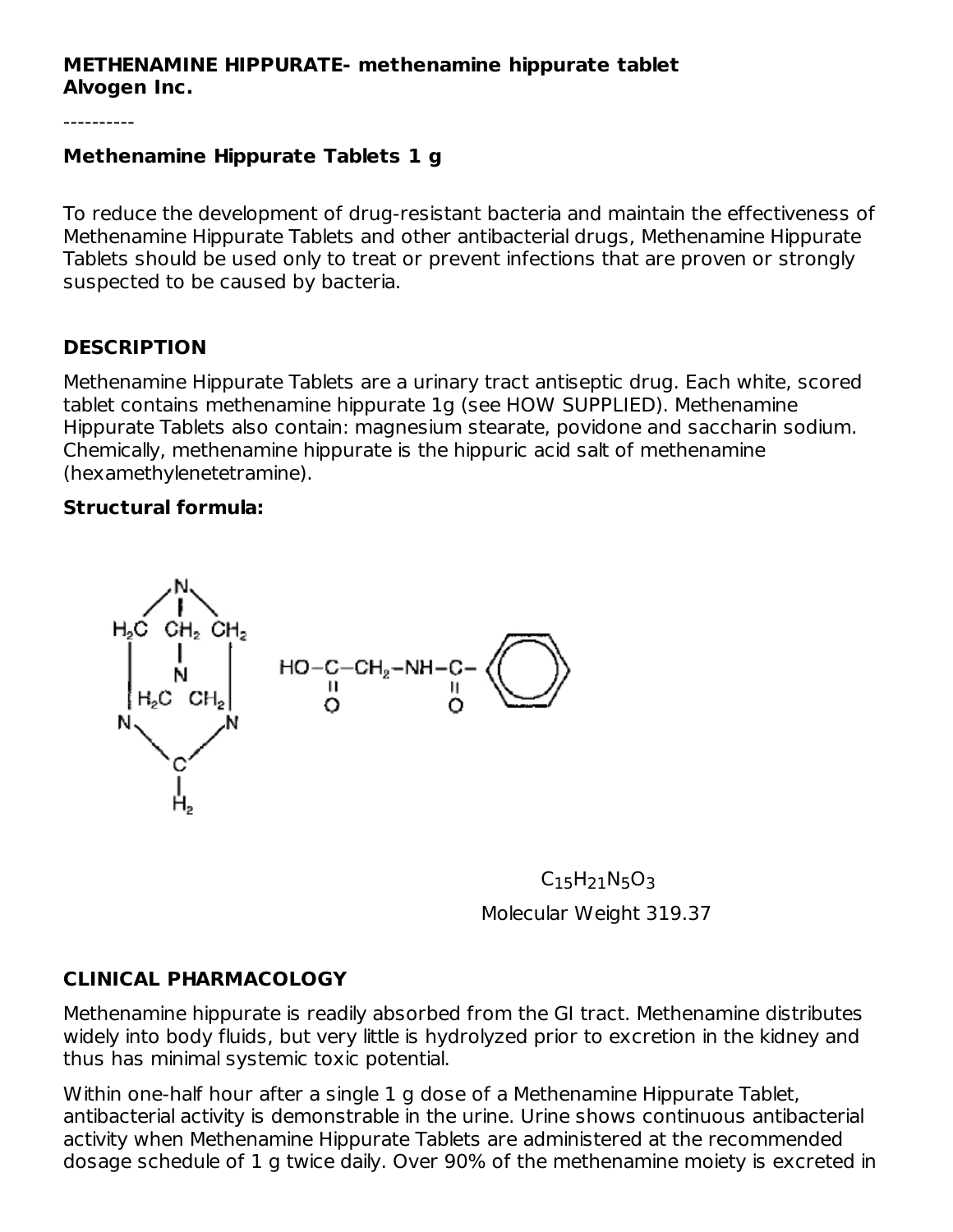the urine within twenty-four hours after administration of a single 1 g dose. Similarly, the hippurate moiety is rapidly absorbed and excreted, and it reaches the urine by both tubular secretion and glomerular filtration. This may be of importance in older patients or those with some degree of renal impairment.

Methenamine is placentally transferred to the fetus during pregnancy.

**Microbiology:** Methenamine hippurate exerts its activity because the methenamine component is hydrolyzed to formaldehyde in acid urine. Hippuric acid, the other component, acts to keep the urine acid. The minimal inhibitory concentrations are significantly lower in more acidic media; therefore, the efficacy of Methenamine Hippurate Tablets can be increased by acidification of urine (see DOSAGE AND ADMINISTRATION).

Microorganisms do not develop resistance to formaldehyde; however urea-splitting microorganisms (e.g. Proteus species) tend to raise the pH of the urine thus inhibiting the release of formaldehyde. When the urine pH is 6 and the daily urine volume is 1000 - 1500 mL a 2 g dose of Methenamine Hippurate Tablets daily will yield a urinary concentration of 18 to 60 μg/mL of formaldehyde, this being more than the minimal inhibitory concentration for most urinary pathogens.

# **INDICATIONS AND USAGE**

To reduce the development of drug-resistant bacteria and maintain the effectiveness of Methenamine Hippurate Tablets and other antibacterial drugs, Methenamine Hippurate Tablets should be used only to treat or prevent infections that are proven or strongly suspected to be caused by susceptible bacteria. When culture and susceptibility information are available, they should be considered in selecting or modifying antibacterial therapy. In the absence of such data, local epidemiology and susceptibility patterns may contribute to the empiric selection of therapy.

Methenamine Hippurate Tablets are indicated for prophylactic or suppressive treatment of frequently recurring urinary tract infections when long-term therapy is considered necessary. This drug should only be used after eradication of the infection by other appropriate antimicrobial agents.

# **CONTRAINDICATIONS**

Methenamine Hippurate Tablets are contraindicated in patients with renal insufficiency, severe hepatic insufficiency, or severe dehydration. It should not be used as the sole therapeutic agent in acute parenchymal infections causing systemic symptoms.

## **WARNINGS**

Patients with pre-existing hepatic insufficiency may suffer adverse effects from the small amounts of ammonia and formaldehyde that are produced. The classical syndrome of acute hepatic failure may be evoked in these patients.

# **PRECAUTIONS**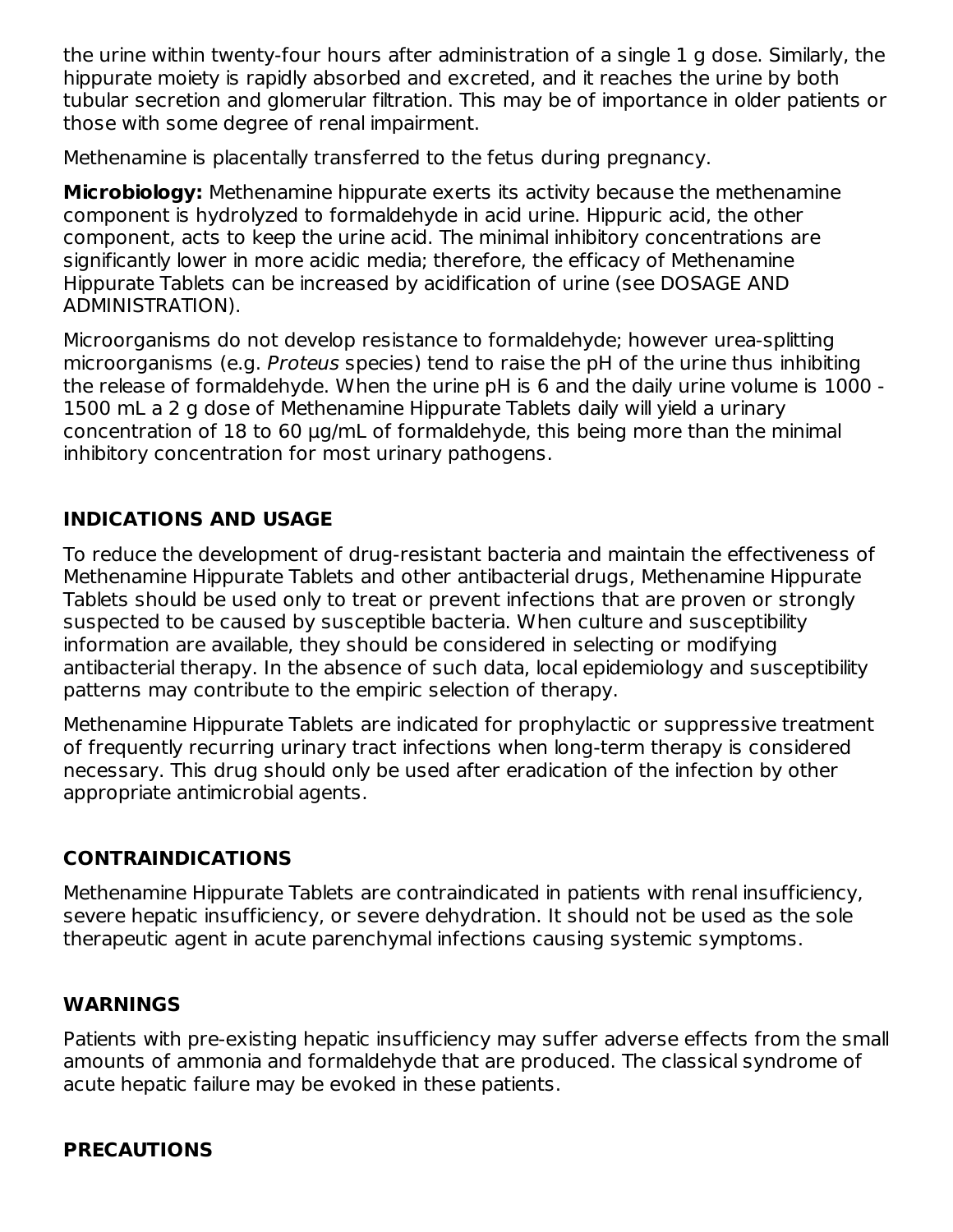# **General:**

Prescribing Methenamine Hippurate Tablets in the absence of a proven or strongly suspected bacterial infection or a prophylactic indication is unlikely to provide benefit to the patient and increases the risk of the development of drug-resistant bacteria.

Large doses of methenamine (8 g daily for 3 to 4 weeks) have caused bladder irritation, painful and frequent micturition, albuminuria and gross hematuria.

Care should be taken to maintain an acid pH of the urine especially when treating infections due to urea-splitting organisms such as Proteus spp. and strains of Pseudomonas spp.

# **Information for Patients:**

Patients should be counseled that antibacterial drugs including Methenamine Hippurate Tablets should only be used to treat bacterial infections. They do not treat viral infections (e.g. the common cold). When Methenamine Hippurate Tablets are prescribed to treat a bacterial infection, patients should be told that although it is common to feel better early in the course of therapy, the medication should be taken exactly as directed. Skipping doses or not completing the full course of therapy may (1) decrease the effectiveness of the immediate treatment and (2) increase the likelihood that bacteria will develop resistance and will not be treatable by Methenamine Hippurate Tablets or other antibacterial drugs in the future.

## **Laboratory Tests:**

In a few instances in one study, the serum transaminase levels showed a mild elevation during treatment which returned to normal while the patients were still receiving Methenamine Hippurate Tablets. Because of this one report, it is recommended that liver function studies be performed periodically on patients receiving the drug, especially those with liver dysfunction.

# **Drug Interactions:**

The concomitant administration of methenamine hippurate and sulfamethizole or sulfathiazole is liable to result in the formation of a precipitate in the urine.

# **Drug/Laboratory Test Interactions:**

Methenamine causes spuriously elevated urinary 17-hydroxycorticosteroid and catecholamine levels.

# **Carcinogenesis, Mutagenesis and Impairment of Fertility:**

Methenamine Hippurate Tablets have not been evaluated for carcinogenicity or mutagenicity.

Methenamine was evaluated for mutagenicity in the Ames Salmonella/mammalian microsome test. Five strains of Salmonella typhimurium (TA98, TA100, TA1535, TA1537 and TA1538) and a strain of Escherichia coli (WP2uvrA) were used. At a dose of 10,000 μg/plate methenamine showed mutagenic activity in Salmonella typhimurium TA98 and TA100 by metabolic activation and also showed mutagenic activity in TA98 without microsomal activation.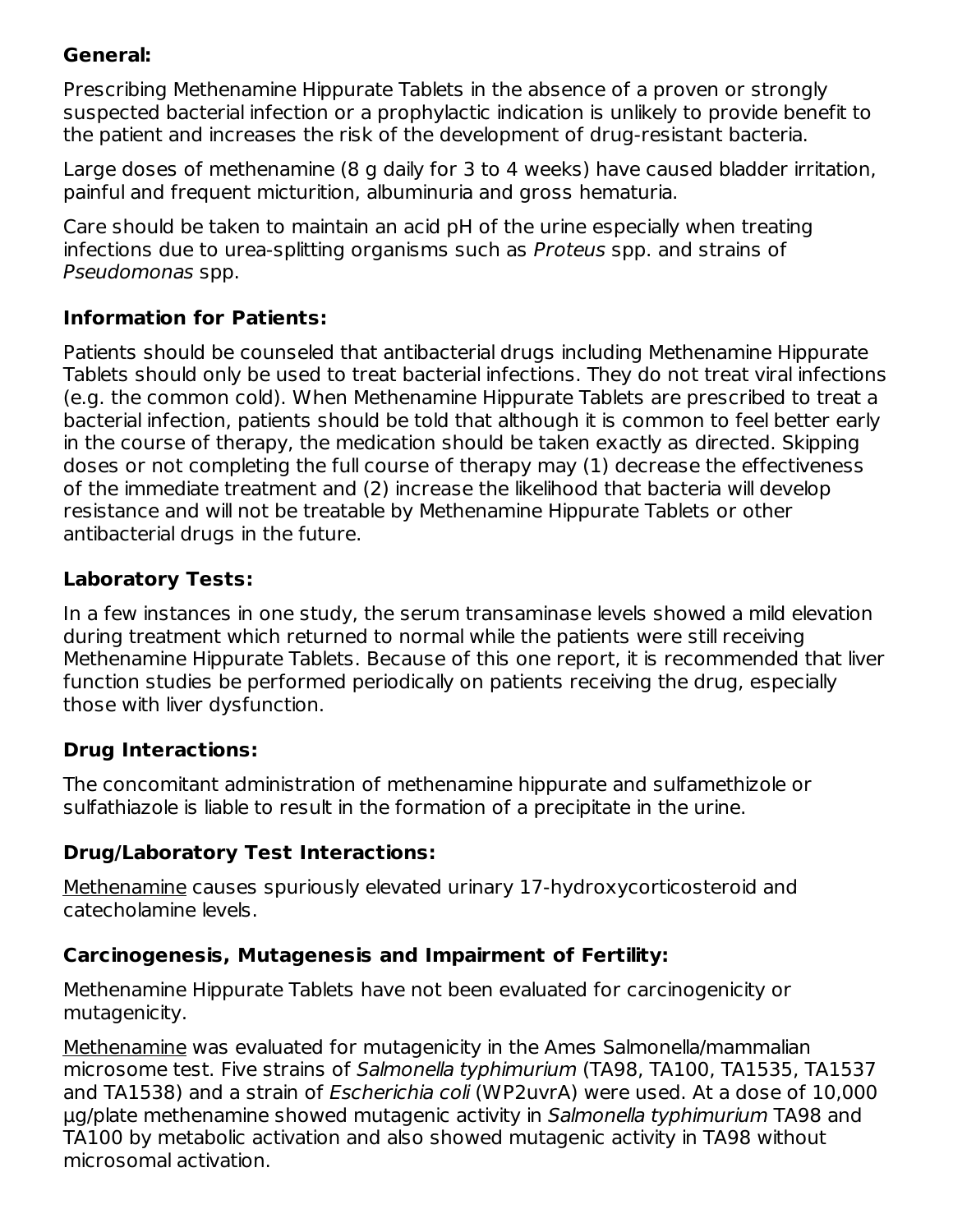In one large study, no evidence of carcinogenicity was found following long-term oral administration of methenamine 1.25g/kg/day to rats (104 weeks) and mice (60 weeks). The same investigators also reported no suggestion of carcinogenicity resulting from five subcutaneous injections of 5 g/kg (given on alternate days for a total dose of 25 g/kg). An earlier, much smaller study showed a 50% incidence of local sarcomas following subcutaneous injection of methenamine, totaling 25 g/kg, administered over periods of up to 15 months to rats concurrently receiving formic acid.

Methenamine hippurate, administered at a dose level of 800 mg/kg/day, did not adversely affect the fertility of female rats. Effects on male fertility have not been adequately studied.

## **Pregnancy:**

Teratogenic effects. Pregnancy category C. Oral administration of methenamine to pregnant dogs, at doses equivalent to the human dose, has been reported to cause a slight increase in the stillborn rate and slight impairment of weight gain and survival of live-born offspring. A teratogenicity study, in which methenamine hippurate was administered to pregnant rabbits at doses approximately 3 times human dose, revealed no evidence of harm to the fetus. There are no adequate and well-controlled studies in pregnant women. Methenamine Hippurate Tablets should be used during pregnancy only if the potential benefit justifies the potential risk to the fetus.

## **Labor and Delivery:**

Methenamine Hippurate Tablets have no recognized use during labor and delivery, and their effect during these processes is unknown.

## **Nursing Mothers:**

Methenamine is excreted in human milk. Because of the potential for serious adverse reactions in nursing infants, a decision should be made whether to discontinue nursing or to discontinue the drug, taking into account the importance of the drug to the mother.

#### **Pediatric Use:**

(see DOSAGE AND ADMINISTRATION).

## **ADVERSE REACTIONS**

Adverse effects of Methenamine Hippurate Tablets have been reported in fewer than 3.5% of patients treated.

These reactions have included the following, in decreasing order of frequency: nausea, vomiting and rarely pruritus, rash, dysuria.

Children have received Methenamine Hippurate Tablets at the recommended dosages as a prophylactic/suppressive regimen after initial treatment of acute episodes of pyuria. Side effects were encountered in only 1.1% of these children.

## **OVERDOSAGE**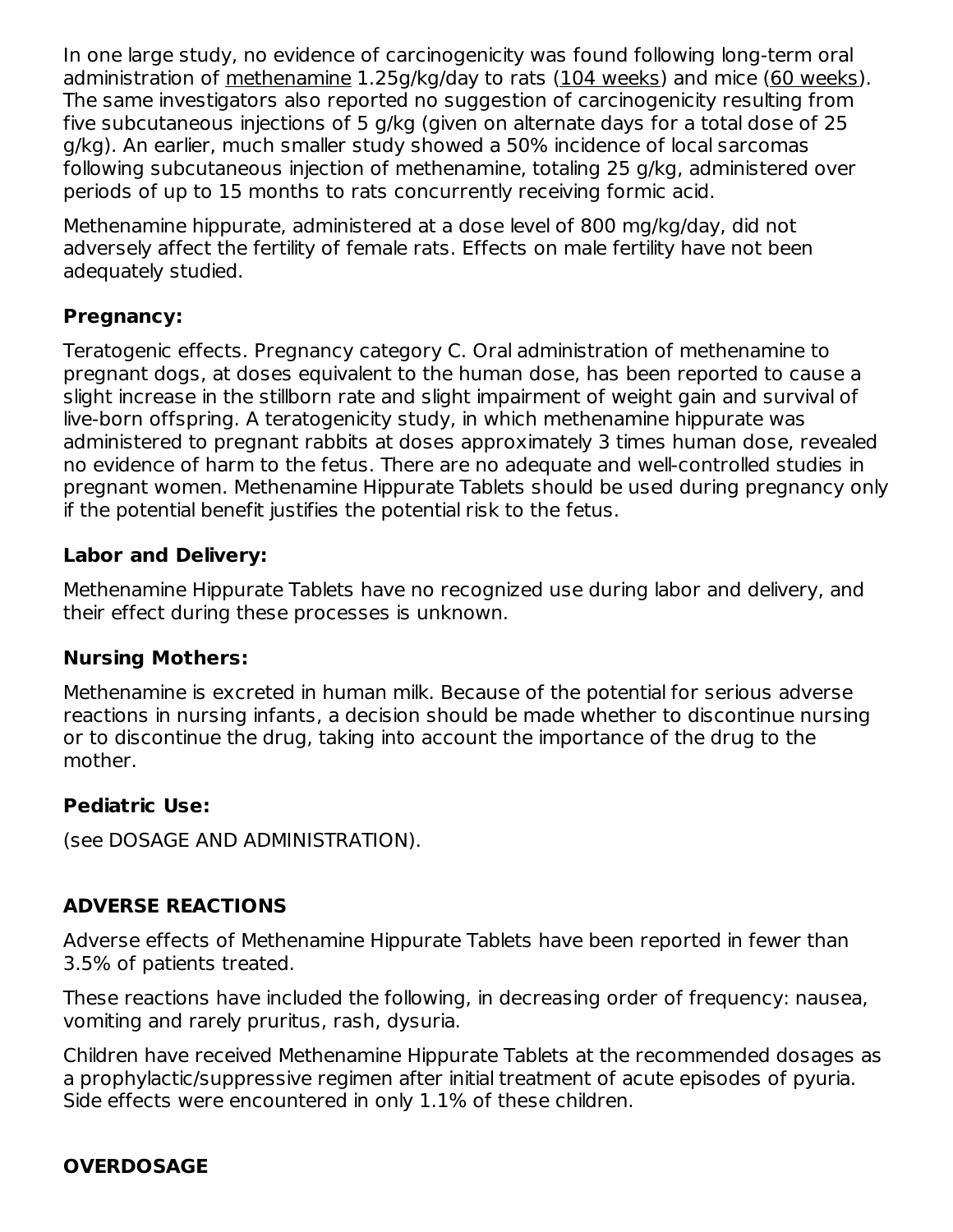Immediately after ingestion of an overdose, further absorption of the drug may be minimized by inducing vomiting or by gastric lavage, followed by administration of activated charcoal. Fluids, either oral or parenteral, should be forced to tolerance.

# **DOSAGE AND ADMINISTRATION**

One tablet (1 g) twice daily for adults and children over 12 years of age. One-half tablet or one tablet (0.5 or 1 g) twice daily for children 6 to 12 years of age.

The antibacterial activity of Methenamine Hippurate Tablets is greater in acid urine. Therefore, restriction of alkalinizing foods and medications is desirable. If necessary, as indicated by urinary pH and clinical response, supplemental acidification of the urine may be instituted. The efficacy of therapy should be monitored by repeated urine cultures.

# **HOW SUPPLIED**

Methenamine Hippurate Tablets are capsule-shaped, scored, white, debossed "CL 20" on one side. Each tablet contains methenamine hippurate 1 g.

Bottles of 100 tablets (NDC 47781-577-01).

Store at controlled room temperature 15°-30°C (59°-86°F).

# **ANIMAL PHARMACOLOGY AND ANIMAL TOXICOLOGY**

Up to 600 mg/kg of methenamine hippurate in a single dose have been administered intravenously to dogs and to rats without toxic effects being observed. Chronic oral administration of 50 to 200 mg/kg/day to dogs and 800 to 6400 mg/kg/day to rats produced gastric and bladder irritation with some hemorrhagic sites and ulcerations observed at autopsy. Amounts of methenamine hippurate equivalent to twice the recommended human dose were administered to rats for twelve months and to monkeys for six months without producing any adverse effects.

## **Rx only**

Product of France

Distributed by: Alvogen, Inc. Pine Brook, NJ 07058 USA

#### **For Inquires Call: 1-866-770-3024**

PI577-00 Rev. 03/2017

# **PACKAGE/LABEL PRINCIPAL DISPLAY PANEL**

**NDC** 47781-**577**-01

## **Methenamine Hippurate Tablets**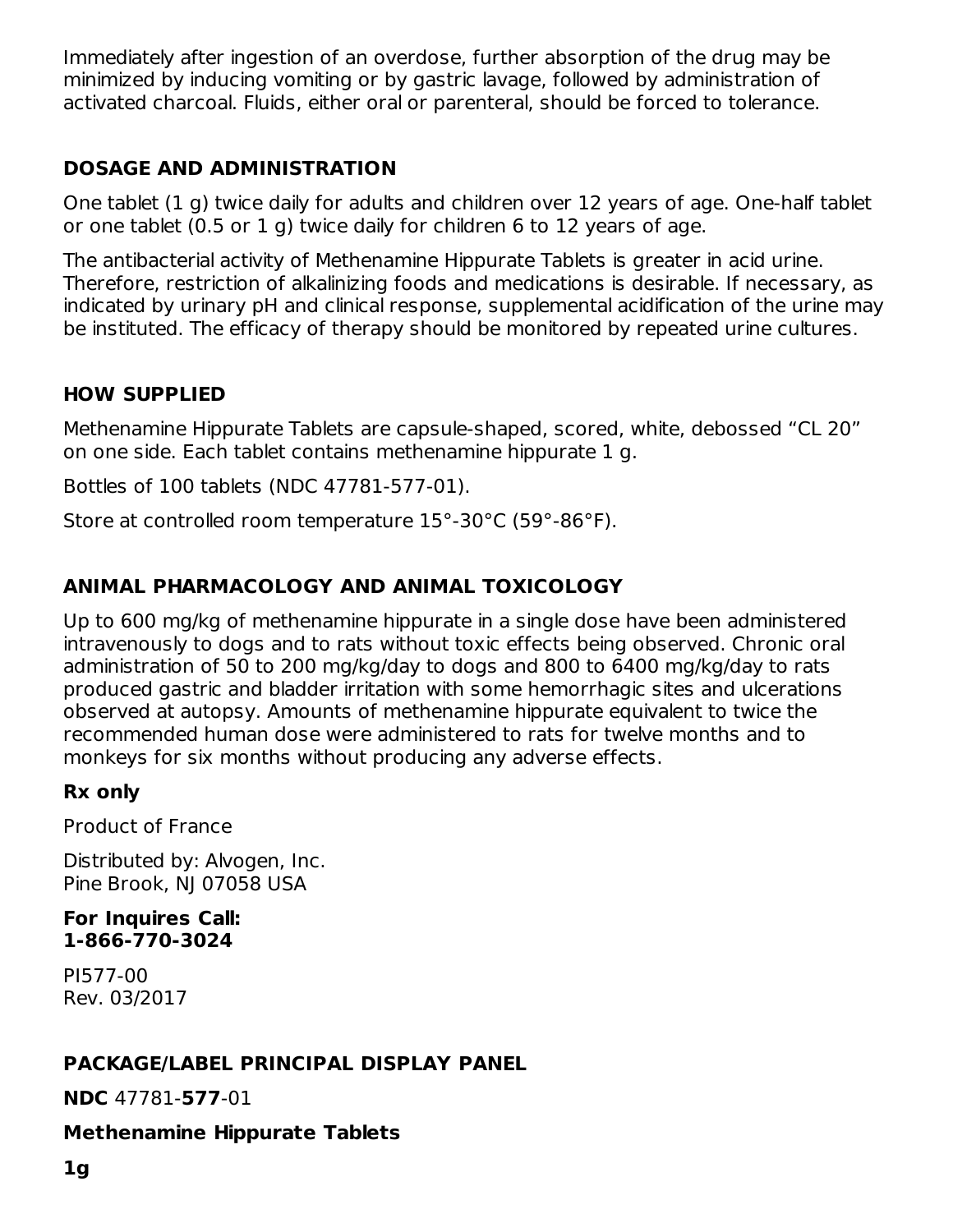## **Rx only**

#### **100 Tablets**



# **METHENAMINE HIPPURATE** methenamine hippurate tablet **Product Information Product Type** HUMAN PRESCRIPTION DRUG **Item Code (Source)** NDC:47781-577 **Route of Administration** ORAL **Active Ingredient/Active Moiety Ingredient Name Basis of Strength Strength METHENAMINE HIPPURATE** (UNII: M329791L57) (METHENAMINE - UNII:J50OIX95QV) METHENAMINE **HIPPURATE** 1 g **Inactive Ingredients Ingredient Name Strength MAGNESIUM STEARATE** (UNII: 70097M6I30) **POVIDONE, UNSPECIFIED** (UNII: FZ989GH94E) **SACCHARIN SODIUM** (UNII: SB8ZUX40TY) **Product Characteristics Color** WHITE **Score** 2 pieces **Shape CAPSULE Size Size 18mm Flavor Imprint Code** CL;20 **Contains**